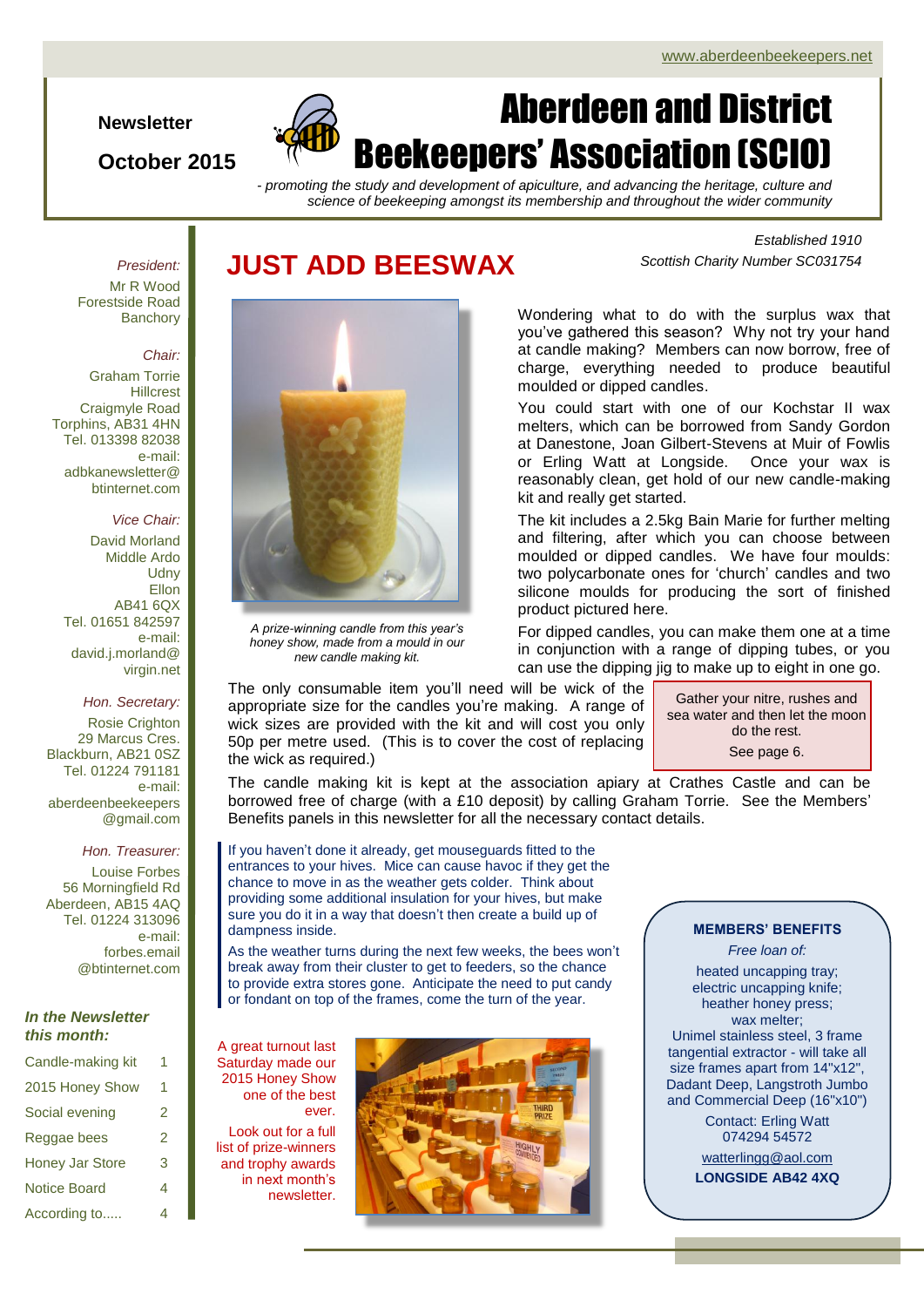### **ABERDEEN AND DISTRICT BEEKEEPERS' ASSOCIATION SOCIAL EVENING**

*plus the presentation of Honey Show trophies*

Saturday 14 November at 7.15pm The Kinellar Community Hall, Fintray Road, Blackburn AB21 0SS

*This is the last members' event of 2015. As with previous years, this evening will be organised along the lines of an "American Supper". Members are invited to bring along some food and drink which will be laid out for all to share.*

*Come along and join us for a blether, a bite to eat, and (don't get too excited, now!) a fun quiz to gently tax your brain.*

> *Part 1 of ADBKA member Philip Barlow's encounter with beekeeping Caribbean style!*

### **DANCES WITH BEES** – WAGGLE TO A REGGAE BEE CALYPSO!

Bequia

As holiday's go ours started much the same as any other, airport queues, the mandatory security etc, but with that well behind us, my wife and I arrived at our chosen destination, Bequia (pronounced 'beckwi' or "beckway"), in the Caribbean Grenadines (means "island of the clouds" in ancient 'Arawak' language). At 7 square miles (18 km<sup>2</sup>), Bequia lies 15 kilometres (9.3 mi) from the nation's capital, Kingstown on the main island, Saint Vincent (aka SVG).

Next morning, we ventured out from the 'French House' resort, and I spied off roadside, hidden amongst trees, the unmistakeable outlines of several beehives.

On my return to the hotel I enquired about the hives and could I chat with the apiary manager, "Ah" said the reception staff "the hives are managed by "Irish John", "we don't have much to do with them, but we will speak to "Emmett", the hotel owner.

They explained further that the hotel owner, Emmett Pace, had a great many interests, mixing enterprise & conservation aspects and some time ago he had welcomed an approach from a local resident, John Whitney, to site hives on the estate; and for John to manage as an out-apiary.

John's bee conservation & honey enterprise, 'Bequia Honey', is based at Ambois, the main apiary on the island. Emmett made contact for me and I quickly arranged to meet John at Ambois. It was immediate from the start that John's enthusiasm, considerable knowledge, and being a perfect host, would



*Emmett Pace*

produce many answers to my questions about the challenges of beekeeping in the Caribbean and particularly on Bequia.

John has been on the island since 1978 and is a commercial beekeeper of many years, working initially in Canada and now Bequia. In our discussion he ran through many of the issues beekeepers have faced in the

Caribbean and Bequia, and these issues would seem also very familiar with European Beekeepers; but some were distinct & quite extra ordinary. As often the case, first discussions were centred on the hives themselves: what types were used? The Bees and their origins etc.

John explained, they use hives based on the Langstroth design, (common in the USA & Canada), the raw materials for which are imported, as locally sourced material is scarce and would need processing. Everything is imported from the US & Canada, with Supers & Brood boxes, frames, & hive stands flat



*Hives at the French House, Sugar Reef Plantation*

#### **MEMBERS' BENEFITS**

*Free loan of:* heated uncapping tray; electric uncapping knife; heather honey press; wax melter Universal lightweight radial extractor - will take nine B.S. or Langstroth shallow, six Commercial (16" x 6") or M.D. shallow, or six Manley frames of any size Contact: Joan Gilbert-Stevens

019755 81369 [craigmill@btinternet.com](mailto:craigmill@btinternet.com)

**MUIR OF FOWLIS AB33 8NX**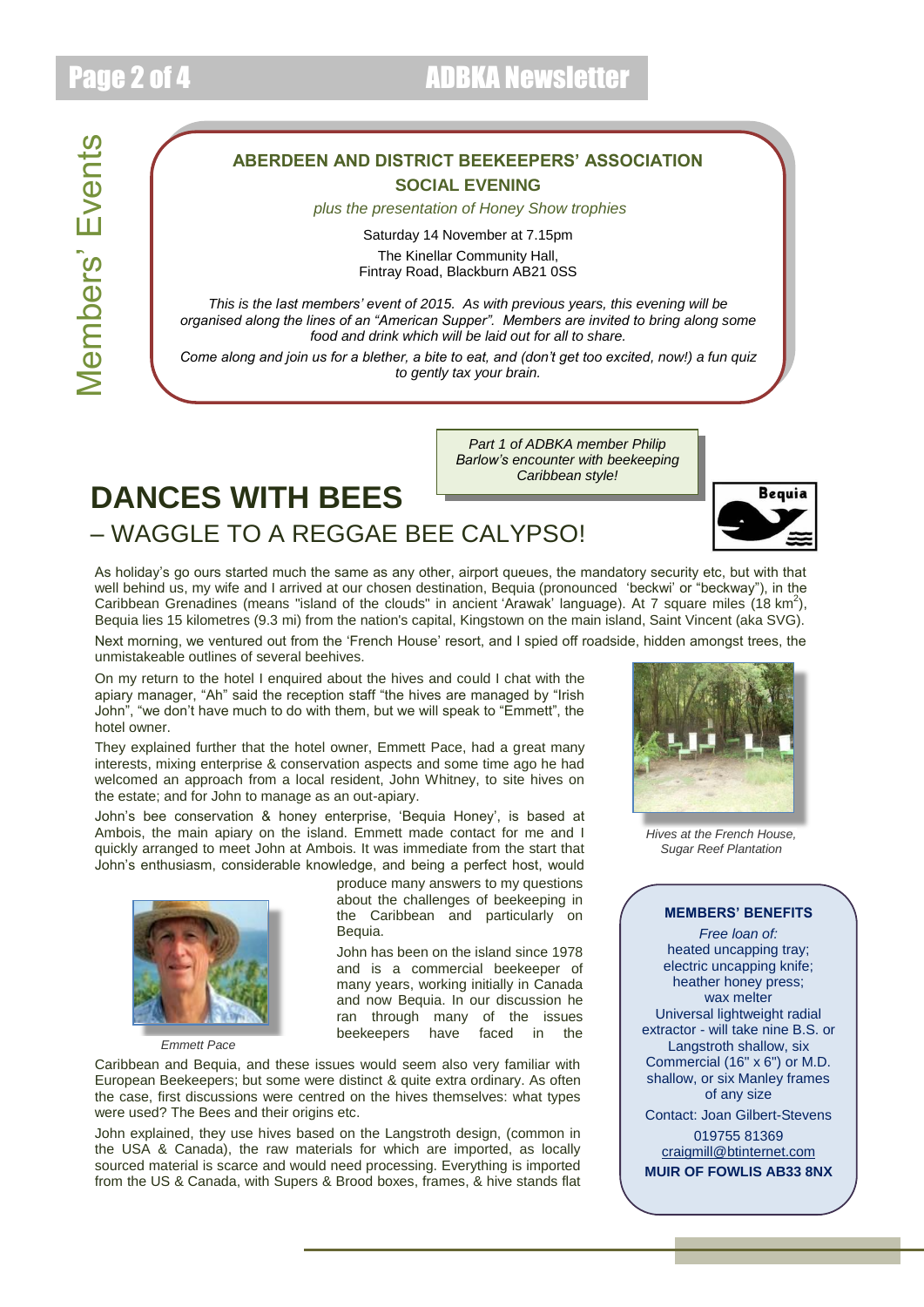## Page 3 of 4 **ADBKA Newsletter**



*Preparing to Clean & sterilise the foundation*

packed and assembled on site. Roofs are pre-assembled in the US. Typical Hive dimensions (using imperial measures as the norm in the Caribbean, US & Canada) are 16"X20" Broods, with depth 10" Brood & Supers 7".

The foundation for the frames (Brood & Supers) are plastic with an impressed honeycomb relief, this ensures that there is no need for wired brood or wired super foundation as it very robust in holding the weight of comb, brood, nectar or honey etc

It also ensured that it could be sterilised and re-used again and again, and excess wax is also extracted and re-used. I enquired whether the bees showed any adverse reaction to the plastic foundation and John considered that he hadn't seen any (having used both plastic and wax). The plastic foundation also made the extraction of the honey easier as this withstood greater

centrifugal forces from the extractor than wax, in his view.

With the lush tropical environment, humidity varies throughout the year, Bequia having two seasons: wet and dry, the tropical conditions and relative humidity make ventilation of the hive an absolute priority.

Good roof level vents a must and attention to open mesh floors to ensure they are regular cleaned out and free from propolis and debris to restrict ventilation.

As with matters concerning humidity, John also reinforced the need for the hives to access to fresh water at all times to help the bees' efforts on cooling the hive in the season.



*French House Bees responding to a 'Flow'*

Sometimes he has seen bees regularly using resort pools and private villa pools. The bees 'fanning out' the hive in the wet season and will wet themselves and fan in during the dry season.

Like us in the UK, they have to deal throughout the season with signs of swarming and they get the most swarms at the start of the wet season (June - September) and also, he remarked, around the full moon.

The rearing of Queen's is an ongoing matter as they really have no wintering period to stop honey or flows, so they constantly produce Queens for new hives & replacement of failing Queens. The only limitation is on the availability of brood frames or their production.

As with any part of the Caribbean, they are affected with tropical storms & hurricanes, and some attention becomes necessary to protection measures.

Making light of such 'protection' as an 'occupational hazard' and given the sheer number of hives, (even with warning of approaching hurricanes), this meant that moving the hives elsewhere was not practicable.

Usually, they get 3-4 days warning of approaching tropical storms & hurricanes, so the stands are made secure in the ground and all the hives are tied down; so far, this has sufficed without much mishap.

Very heavy rains and potential storm floods, are quite frequent in July, which means attention to detail in the first instance for apiary siting and land relief characteristics is paramount; but usually the bees just stay at home in heavy tropical downpours and suffer no ill effects.

> *Look out for Part 2 of Philip's account of Bequia beekeeping in next month's newsletter.*

#### *For the loan items, a returnable £10 deposit is required, with the maximum length of loan being two weeks. As other members may be waiting to borrow extractors, etc. these must be returned on time and in a clean condition.* **Visit the ADBKA Honey Jar Store for:** Ragus Candy Apistan (10 strips, sufficient for 5 hives)  $\overline{ }$ Ambrosia Syrup Honey Jars and Lids Mesh Floors – National size (wire only) Hessian Squares for smoker fuel *Free loan of:* Honey extractors Mini-melters Heather honey press Wax extractor Wax foundation press Approximately half a mile along Laurel Drive, turn into Laurel Place on your right - it's a semi-circle so take the second entrance into this street. Now turn left into Laurel Avenue. Danestone Market Garden is signposted, on the left, about 100 yards along. **Danestone Market Garden AB22 8AJ MEMBERS' BENEFITS**

The store is open between 6.30pm and 8pm on Wednesday evenings and at other times by arrangement with Sandy Gordon (Tel: 01224 484540)